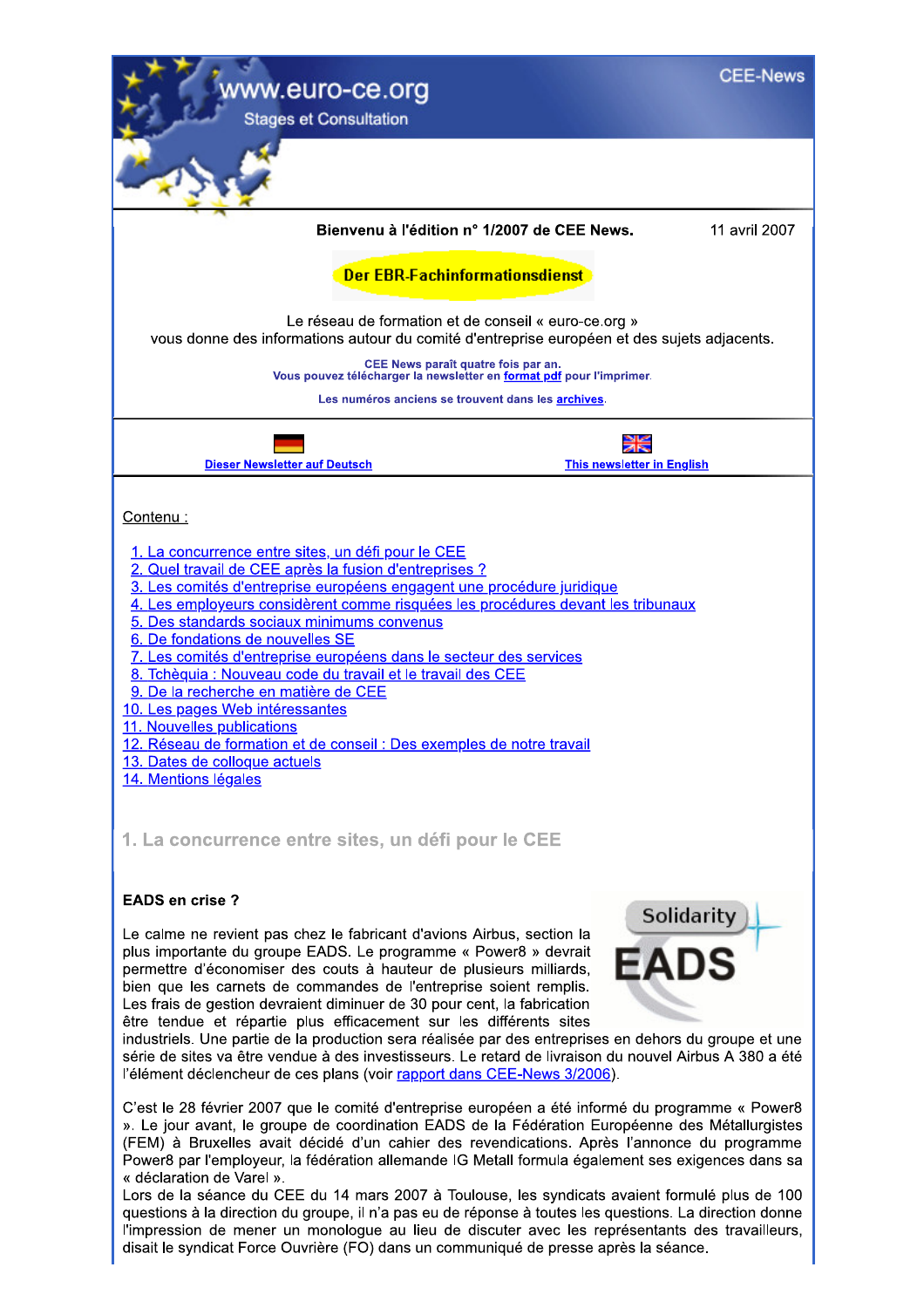Site Web du syndicat CGT chez Airbus de Toulouse



Les représentants des travailleurs demandent non seulement la reprise du plan de restructuration « Power8 », mais veulent également mener des négociations avec la direction centrale sur l'avenir industriel d'Airbus. Des actions de protestation dans toutes les usines d'Airbus auxquelles participèrent 40.000 personnes ont eu lieu dans toute l'Europe, dont 20.000 personnes à Hambourg (voir la photo) le 16 mars 2007. Une autre séance du CEE le 4 avril 2007, à Toulouse, est restée sans résultat malgré une grève de quatre heures des milliers de travailleurs à la veille de la séance.

La solidarité internationale chez Airbus n'était pas évidente. En janvier 2007, le syndicat FO qui dispose d'un grand soutien parmi le personnel d'Airbus (47% des voix aux élections de CE à Toulouse) avait présenté une expertise, d'après aquelle les sites français étaient plus efficaces et plus économiques que les

autres sites en Europe. Rüdiger Lütjen, président élu du comité de groupe d'Airbus Allemagne, traitait cette étude « d'insolente » et en refusait entièrement le contenu. Les usines allemandes seraient aussi productives que les françaises, parfois même plus productives. Les textes suivants ne sont que disponibles en langue allemande :

- Interview du secrétaire général de la FEM sur le sujet
- Contexte : Syndicats et élections de comité d'entreprise en France

#### Interview du président du CEE

Comment se présente la coopération des représentants des travailleurs au sein du groupe EADS ? En dessous du Holding, il y a plusieurs comités d'entreprise européens pour chacune des différentes divisions (pour Airbus par exemple). Le président-élu du CEE du groupe EADS, Gérard Patot (photo), vient de l'usine de fabrication d'hélicoptères Eurocopter à Marignane près de Marseille. Il est membre du syndicat CGT-FO et dirige le comité d'entreprise européen d'Eurocopter. Kathleen Kollewe l'a interrogé sur ses expériences pour CEE-News.



- Le texte de l'interview
- Le texte de l'accord de CEE chez EADS (en langue allemande)



#### Nokia Siemens Networks ne présente pas des dates

Le 14 février 2007, des représentants des travailleurs de Siemens et de Nokia venant d'Allemagne, de Finlande, de France, de Belgique, d'Espagne et d'Autriche se sont rencontrés à Bruxelles à la Fédération Européenne des Métallurgistes (FEM). Bien que la fusion des activités « réseaux » (voir rapport dans CEE-News 2/2006) soit

déià réalisée au 1er avril 2007, les élus n'avaient pas encore recu de chiffres fiables, ni de documents économiques leur permettant de se faire une opinion sur les conséquences. Le nombre d'emplois perdus parmi les 60.000 emplovés de l'entreprise commune se situera entre 10 % et 15 % de l'effectif. La direction a été critiquée pour le manque de transparence dans un communiqué de presse. Jusqu'à présent, il n'y a pas encore de comité d'entreprise européen pour Nokia Siemens Networks (NSN), c'est le comité de coordination de la FEM qui assure la représentation du personnel en ce moment.

## **BNP Paribas informe très tard le CEE**

Le comité d'entreprise européen de la banque française BNP Paribas se trouve devant une renégociation de l'accord CEE, après la reprise de la



banque italienne BNL (Banca Nazionale del Lavoro) et ses 17.000 employés. Il n'y a pas que la répartition des mandats qui est actuellement sur le banc d'essai. La position que les représentants des travailleurs vont prendre face à la réduction du personnel qui aura lieu en Italie, Espagne et Luxembourg suite à la fusion, est une question beaucoup plus importante en ce moment. Lors d'une session extraordinaire le 20 février 2007, le CEE a été pour la première fois informée des plans. Il y avait déjà eu des contacts bilatéraux avant entre les syndicats CGT (France) et CGIL (Italie), des contacts intensifs qui ne pouvaient cependant pas offrir une perspective européenne pour les négociations en cours du plan social.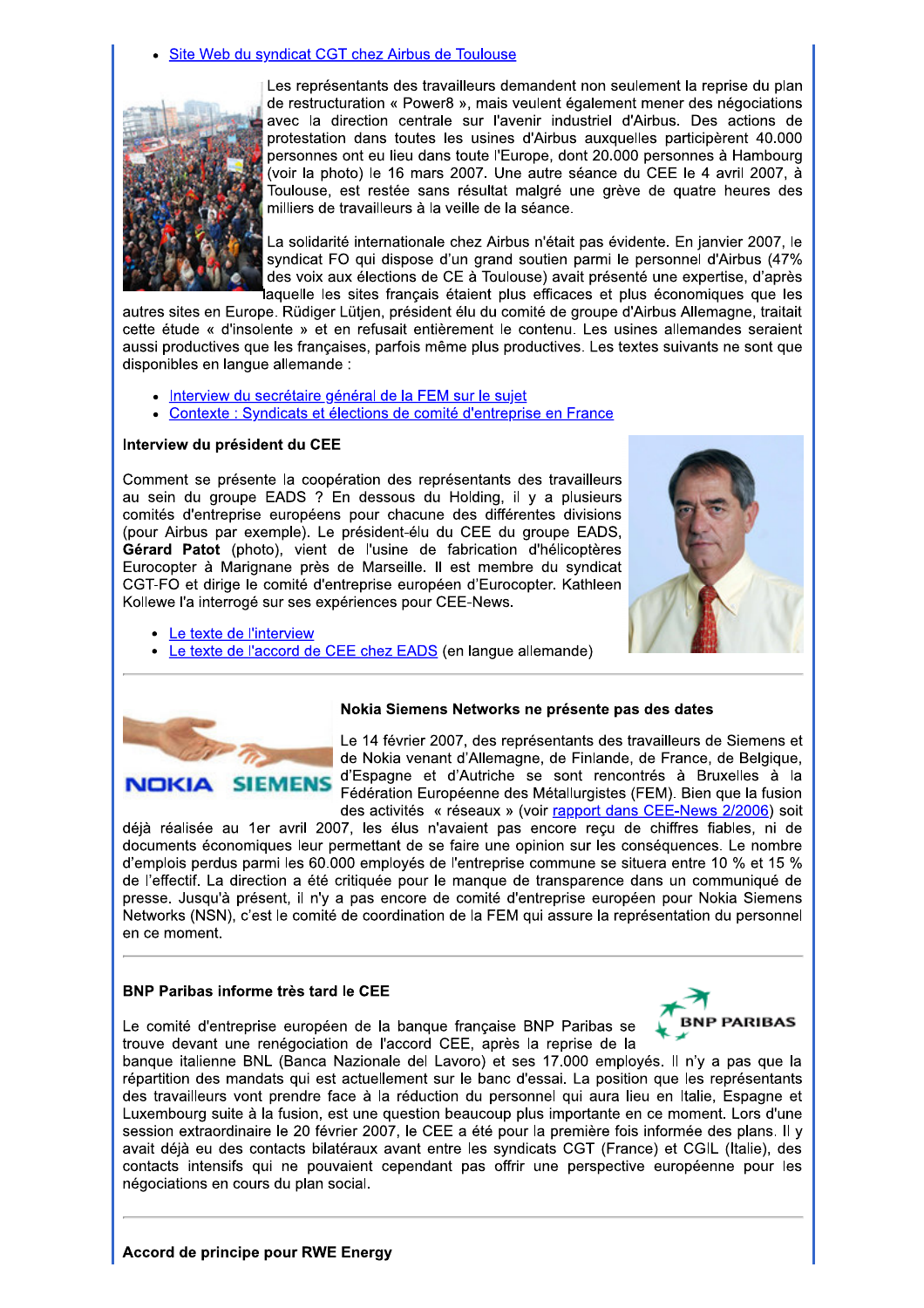

Le 14 mars 2007, le comité d'entreprise européen et la direction centrale de RWE Energy ont signé à Dortmund un accord de principe concernant le traitement des restructurations. L'arrangement concerne l'Allemagne, la Hongrie, la Pologne, la Slovaquie, l'Autriche et les Pays-Bas, il est basé sur l'accord du CEE de 2005 (voir rapport dans CEE-News 2/2005). Chez RWE, il n'y a pas de comité d'entreprise

européen de groupe, mais des comités pour les différentes sections.

- Le texte de l'accord de restructuration (en langue allemande)
- Présentation du président-élu du CEE (en langue anglaise et allemande)

#### Des négociations au niveau européen chez Sanofi-Aventis

La direction centrale du groupe pharmaceutique français s'est récemment déclarée prête à mener des négociations avec le comité d'entreprise européen au sujet de la formation permanente dans l'entreprise, sur les



conséquences sociales de restructurations et sur l'intégration de personnes handicapées. Un groupe de travail réunissant pour la première fois les deux côtés se rencontrera le 19 avril 2007, pour harmoniser la procédure exacte. La question de savoir si les négociations doivent être menées par le comité restreint du CEE ou par un comité de coordination syndical n'a pas encore été élucidée. Dans beaucoup d'entreprises de la métallurgie, il est courant qu'un tel comité fonctionne en parallèle aux structures du CEE.

- · Communiqué de presse sur la conclusion de l'accord CEE chez Sanofi-Aventis
- Le texte de l'accord CEE

#### Priorité au renforcement des comités d'entreprise européens

Vu la vaque de restructurations au-delà des frontières que l'on observe actuellement, la Fédération Européenne des Métallurgistes (FEM) considère que l'une de ses tâches principales est d'organiser de la solidarité à l'intérieur des entreprises multinationales. Après la première conférence sur la politique syndicale d'entreprise en novembre 2006 à Bruxelles, elle a maintenant présenté un papier de position. Le point le plus important est le renforcement des comités d'entreprise européens.

- La prise de position dans sa teneur (en langue allemande)
- 2. Quel travail de CEE après une fusion d'entreprise ?

## Accord de CEE pour la banque UniCredit a été conclu



Le 26 janvier 2007, un accord de CEE a été signé pour la banque italienne UniCredit. Les négociations ont eu lieu après le rachat du Groupe HVB (HypoVereinsbank et la banque Austria Creditanstalt) par UniCredit. Elles ont été entamées parce qu'il existait déjà un CEE seulement en Allemagne, mais non en Italie. Le nouveau CEE représente 145.000 travailleurs dans toute l'Europe, des pays de l'Union Européenne, mais aussi en Suisse, en Croatie, en Bosnie, en Serbie, au San Marino, en Turquie, en Russie et en Ukraine. Le plus grand nombre des employés de la banque se trouvent en Italie, en Pologne et en Allemagne.

Le CEE d'UniCredit dispose désormais de droits de participation allant très loin et dépassant la simple information et consultation. Ils peuvent être comparés aux règlements récemment convenus chez l'assurance Allianz (voir rapport dans CEE-News 3/2006). L'accord prévoit deux séances régulières par an et jusqu'à deux réunions supplémentaires en circonstances exceptionnelles. Le comité restreint du CEE est composé de six membres qui doivent venir de quatre pays différents, il peut créer des groupes de travail pour certains suiets et conclure des accords avec la direction centrale. Des sujets comme la formation continue, l'égalité des chances, la lutte contre la discrimination, ainsi que l'hygiène et la sécurité ont été expressément nommé.

Communiqué de presse de la Confédération européenne des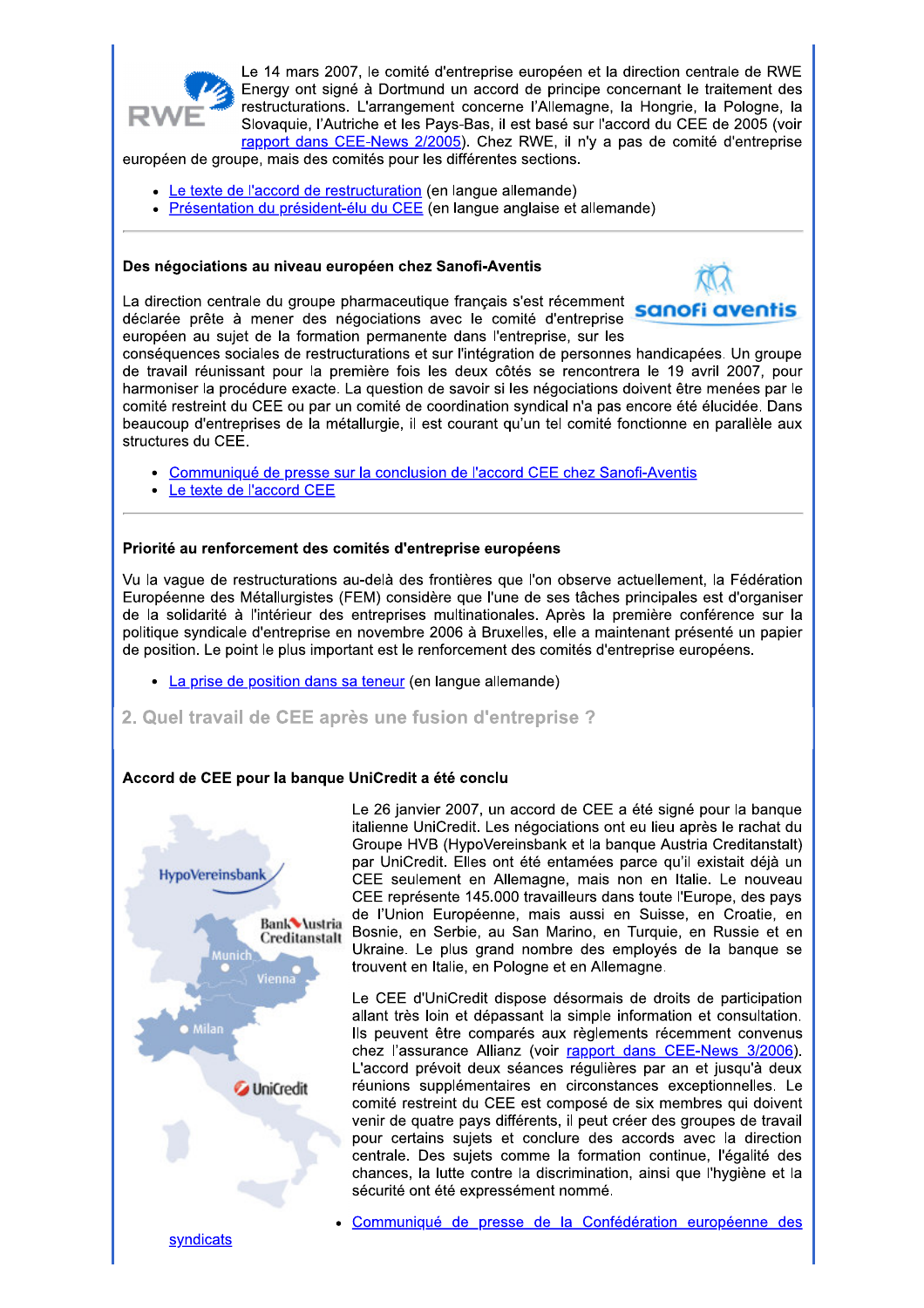- Le texte de l'accord de CEE (en langue anglaise)
- Discussion avec les représentants des travailleurs au sujet de la fusion (en langue allemande)

#### Des négociations sur le nouvel accord de CEE pour ArcelorMittal



Après la reprise d'Arcelor par Mittal (voir rapport dans CEE-News 2/2006), les deux comités d' entreprise européens seront également fusionnés prochainement. C'est le 19 et le 20 mars 2007 que le troisième tour de négociation a eu lieu à Bruxelles pour déboucher sur un nouvel accord de CEE. Pour les comités d'entreprise, les principes du dialogue social développés chez Arcelor doivent également être appliqués chez ArcelorMittal. Dans la mesure où ceci est garanti, le nombre des délégués dans le nouveau CEE reste le seul point de discorde avec la direction centrale. Les représentants des travailleurs veulent augmenter le nombre de 48 membres actuellement à 72 et le bureau de 16 à 25 membres. La direction centrale s'y oppose. Le quatrième tour de négociation doit avoir lieu dans la ville nord-espagnole d'Avilés le 17 et 18 avril 2007.

Des représentants de différentes directions du groupe ArcelorMittal et venant de toutes les régions du monde, ont rencontré le 3 et 4 avril 2007 à Turin les experts de l'Organisation internationale du travail (OIT) pour discuter des conséquences juridiques possibles d'un accord-cadre mondial. Avant le rachat par Mittal, Arcelor avait conclu un tel accord-cadre avec les syndicats en septembre 2005 (voir rapport dans CEE-News 3/2005).



#### Le CEE d'Axa intègre les délégués de Winterthur

Après la vente de l'assurance suisse Winterthur au groupe d'assurance français Axa par le Crédit Suisse en décembre 2006, le CEE d'Axa a décidé d'intégrer à l'avenir dix représentants des travailleurs de Winterthur. Neuf parmi eux faisaient déjà partie du CEE du Crédit Suisse. Ni l'employeur, ni le secrétaire de CEE d'Axa ne pensaient qu'il était nécessaire de négocier un nouvel accord CEE à l'heure actuelle (voir rapport dans CEE-News 3/2006). Avec cela le comité d'entreprise européen d'Axa a augmenté de 51 à 61 membres. Il tiendra sa prochaine séance en juin 2007 à Berlin. Le secrétaire du CEE du Crédit Suisse participait déjà avant aux séances du comité restreint du CEE d'Axa en tant qu'invité permanent, afin de faciliter l'intégration. Depuis 2005, les principes du dialogue social pour ce type de restructurations sont appliqués chez Axa.

• Accord de CEE en matière de restructurations (en langue anglaise)

## 3. Les CEE engagent une procédure juridique

#### Dans l'attente d'un jugement important pour Alcatel - Lucent

En fait, la décision aurait déjà dû être prise le 3 avril 2007, mais le tribunal français appelé par le comité d'entreprise européen avait ajourné sa décision au 27 avril 2007. Plusieurs centaines d'employés, également venus de l'étranger en car, s'étaient rendus à Paris pour suivre la décision dans la salle d'audition. Le tribunal doit décider, si la direction centrale a suivi suffisamment ses devoirs d'information et de consultation sur le plan de restructuration par rapport au « European Committee for Information and Dialogue » (ECID), le nom officiel du CEE.



Le groupe français Alcatel (58.000 travailleurs) et l'entreprise américaine Lucent Technologies (30.000 travailleurs), une ancienne filiale d'AT&T, ont fusionné le 1er décembre 2006. Le nouveau groupe transatlantique avec siège à Paris est ainsi devenu un des plus grands fabricants de technologies de téléphonie et de l'Internet au niveau mondial. Suite à la fusion, 12.500 postes sont actuellement sur la liste de suppression, les usines en Allemagne à Stuttgart et Nuremberg seront particulièrement concernées.

Après de nombreuses protestations locales dans les pays concernés (France, Allemagne, Espagne, Italie, Pays-Bas, Belgique), le comité d'entreprise européen appelait à une journée de protestation. Environ 4.500 personnes, venues de plusieurs pays, ont participé à une manifestation à Paris le 15 mars 2007. Lors de la phase de préparation de cette journée, la direction centrale avait menacé de couper la page Intranet du CEE pour l'empêcher d'utiliser la plate-forme électronique pour protester.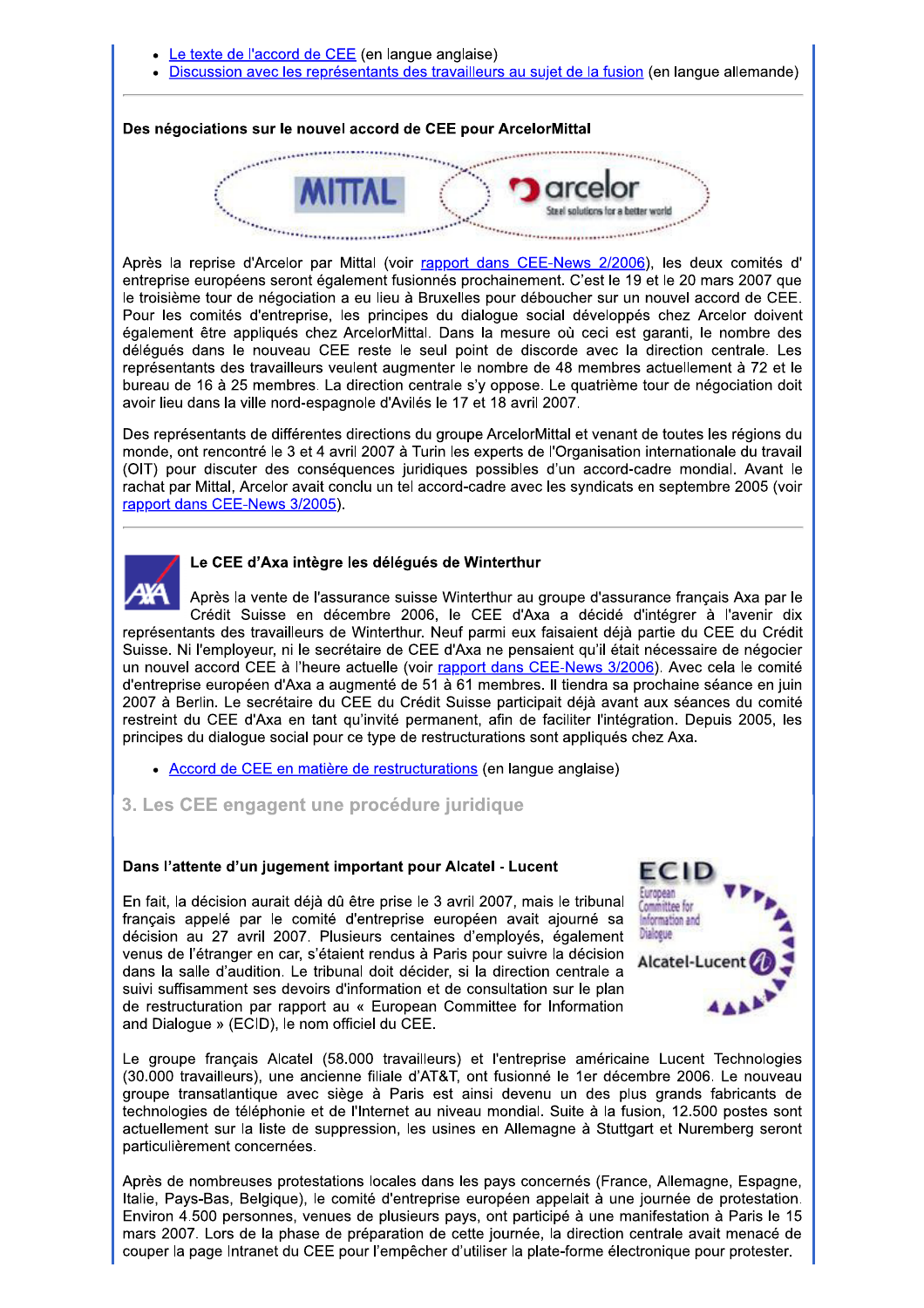- Des informations de fond sur les actions de protestation (en langue allemande)
- Chronologie des événements (en langue allemande)
- Forum d'Internet ("Blog") sur le plan de restructuration

#### Un « écouteur » dans les cabines des interprètes



Les méthodes utilisées par la direction centrale d'Alcatel - Lucent pour imposer la restructuration contre les comités d'entreprises ont été révélées le 23 mars 2007. Des membres du CEE ont découvert un juriste de l'entreprise qui s'était clandestinement introduit dans la pièce de régie des interprètes pour suivre de là-bas le débat interne des représentants des travailleurs. L'attitude a été rendue publique dans un communiqué de presse du CEE.

• Le texte du communiqué de presse

#### L'argumentation juridique de l'employeur

Dans la phase préparatoire de la fusion, les représentants des travailleurs des deux entreprises avaient essayé de négocier un nouvel accord de CEE (voir rapport dans CEE-News 3/2006). Leur tentative avait cependant échoué à cause de la résistance de la direction. Pour cette raison, l'ancien accord d'Alcatel reste toujours valable dans l'entreprise fusionnée.

Dans la procédure au tribunal en cours en ce moment, la direction centrale argumente que l'ECID est uniquement un comité de dialogue social et pas un comité d'entreprise européen à part entière. Les droits d'un CEE selon la directive au niveau de l'information et de la consultation ne le concerneraient pas non plus, parce que le comité avait été fondé sur base « volontaire » en 1996 avant l'entrée en vigueur de la législation nationale en matière de CEE. De tels accords jouissent toujours d'une protection des droits acquis selon l'article 13 de la directive CEE.

#### Les conséquences possibles du jugement

Sur ce fond, une signification considérable revient à la décision du tribunal français à l'avenir, ceci vaut pour toutes les entreprises ayant également conclu un accord de CEE « volontaire » avant la date limite en septembre 1996. Après les calculs de l'Institut syndical européen, il s'agit d'environ 430 entreprises dont font partie presque tous les noms connus de la grande industrie (y compris beaucoup de groupes cotés au DAX allemand). Si le tribunal de Paris suivait l'argumentation syndicale, cela dégagerait des possibilités insoupçonnées pour améliorer les faibles droits de participation des CEE - même sans une révision de la directive CEE.

- · D'autres jugements dans des affaires de CEE
- La révision de la directive sur le CEE : état des lieux

#### Un accord de CEE déclaré non valable

Il y aura un nouvel accord de CEE dans le groupe francais de construction et de télécommunication Bouvgues, l'accord « volontaire » datant de 1995 avait été déclaré non valable par un tribunal à Paris. En mars 2007, la direction centrale s'était déclarée d'accord avec la formation d'un groupe spécial de négociation (GSN) de 17 membres.



Le 12 octobre 2006, une cour d'appel avait déclaré non valable l'ancien accord. La plainte avait été déposée par le syndicat CGT parce que celui-ci se voyait désavantagé lors de la désignation des délégués au CEE. Les juges venaient à la conclusion que l'accord sur la formation d'un « comité européen pour un dialogue social » avait correctement été conclu selon l'article 13 de la directive CEE, mais qu'il n'avait pas correctement été prolongé plus tard. La CGT, comme un des signataires de l'accord, n'avait pas été d'accord avec la prolongation. Dans les faits, la décision du tribunal a comme conséquence que chaque syndicat peut empêcher la prolongation d'un accord article 13 en Europe, s'il a été parmi les signataires initiaux.

Une affaire comparable est également en cours en ce momen devant le conseil des prud'hommes de Stuttgart en Allemagne. Le plaignant est le comité d'entreprise des librairies de gare Stilke à Hambourg. Stilke est une filiale du groupe suisse Valora (voir rapport dans CEE-News 1/2006).

## Le cas Vaxholm (ou Laval) devant la Cour européenne de Justice

Le 8 janvier 2007, la Cour européenne de Justice (CEJ) a pour la première fois statué sur le cas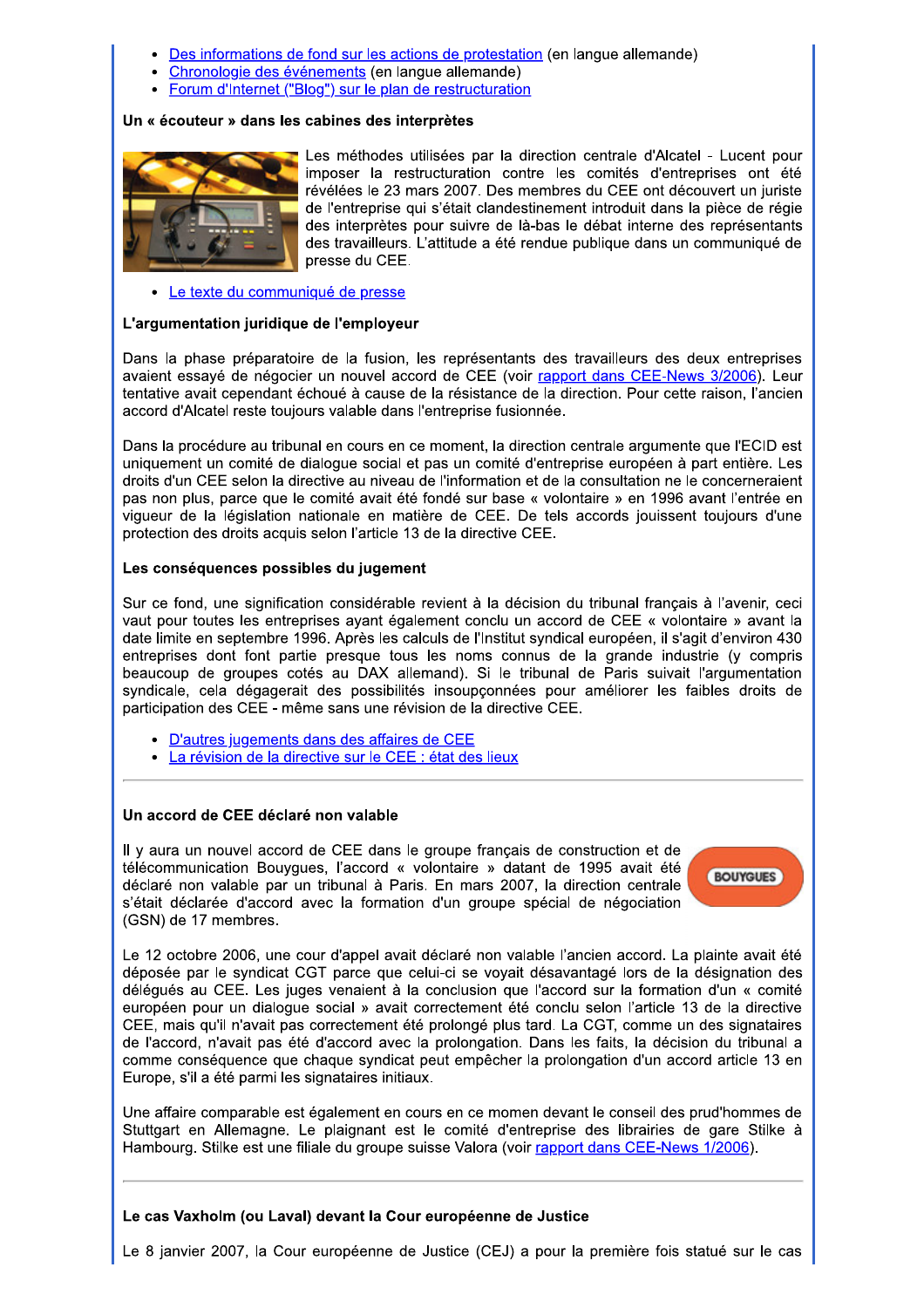

Vaxholm (voir rapport dans CEE-News 4/2005). La procédure a une signification européenne, car la question centrale est de savoir si le droit européen autorise les conflits de travail, pour forcer des entreprises étrangères à également observer pour sa main-d'œuvre étrangère, les conventions collectives suédoises sur le territoire suédois. La Confédération européenne des syndicats (CES) prenait comme occasion le début du procès à Luxembourg pour faire connaître sa vision juridique.

Le texte du communiqué de presse de la CES

4. Les employeurs considèrent comme risquées les procédures devant les tribunaux

Déjà en novembre 2006, un jugement qui peut être considéré comme une grande avancé pour la jurisprudence sur la directive CEE, avait été pris par un tribunal français. Dans le cadre d'une procédure d'urgence, le comité d'entreprise européen de Gaz de France a pu stopper en dernière minute la fusion prévue avec Suez. Bien que la cour d'appel française n'ait pas encore pris la décision finale (on ne peut pas attendre une décision à court terme), d'autres comités d'entreprise européens se sont déjà saisis de ce jugement.

# Le CEE de Thomson menace d'intenter un procès

Le comité restreint du CEE de Thomson a décidé le 8 février 2007  $\mathbf{TMSON}$ d'intenter un procès. Le groupe français d'électronique veut fermer ses centres de production DVD au Luxembourg et en Grande-

Bretagne et les délocaliser en Pologne. Les droits d'information et de consultation du comité d'entreprise européen, sur lesquels s'étaient mis d'accord en mai 2006, la direction centrale et le CEE dans un appendice à l'accord de CEE, n'avaient pas été respectés. Le secrétaire du CEE s'était fait interdire l'accès à ces deux sites.

Après cette décision, la direction se déclarait prête à financer une expertise économique pour le CEE et à stopper provisoirement les mesures prises dans les deux pays. Le CEE voudrait imposer des standards sociaux minimums, qui doivent devenir un élément du plan social pour les usines concernées.

## La direction de Michelin fait des concessions en dernière minute



Le comité d'entreprise européen du fabricant français de pneus Michelin s'est également référé à la décision de tribunal mentionnée en haut au sujet de Gaz de France. Le 3 avril 2007, un litige a été évité en dernière minute. Lors d'une rencontre dans les locaux de la Fédération européenne des syndicats de chimie (EMCEF) à Bruxelles, la direction s'est déclarée prête à procéder aux consultations et séances spéciales du CEE demandé.

• Des informations sur le CEE de Michelin

D'un point de vue allemand, de telles revendications doivent être expliquées, étant donné le manque de droits de participation du CEE. L'étude du Prof. Kotthoff, que nous avons déjà présenté à plusieurs reprises dans les CEE-News, présente une séance de CEE typiquement française :

· Exemple d'une séance d'un CEE français (voir page 11)

## Le lobby patronal recommande une estimation des risques

Le cabinet de conseil et de lobbying de Londres « European Study Group » proche des employeurs a récemment publié une contribution sous le titre « Les comités d'entreprise européens montrent leurs muscles ». Elle dit que les syndicats utiliseraient les comités d'entreprise européens pour mettre en difficultés les employeurs. Après plusieurs années de paix et d'harmonie, ils utiliseraient les comités d'entreprise européens pour influencer activement par voie juridique les décisions des entreprises multinationales. Il s'agirait d'une nouvelle stratégie, parce qu'en matière de révision de la directive CEE les choses n'évoluent quère à la Commission européenne. À la fin se trouve encore une note publicitaire de l'auteur : les directions du personnel devraient être conseillés dans l'estimation des risques, pour ne pas devenir la prochaine victime de telles stratégies syndicales.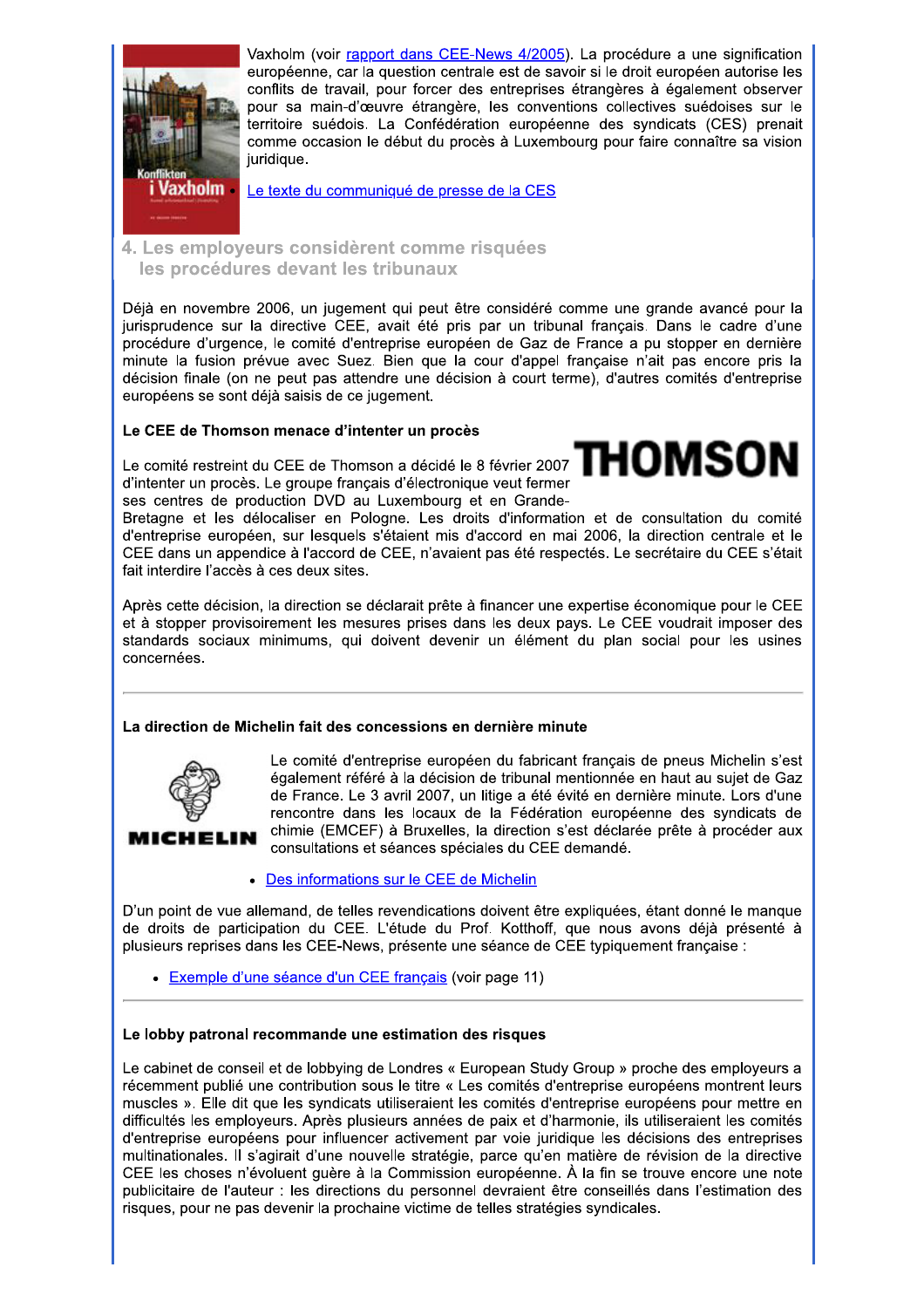Les syndicats par contre considèrent la déclaration de l'« European Study Group » comme un appel à violer la directive sur le CEE. Les textes suivants ne sont que disponibles en langue anglaise :

- Le texte de la contribution de l' « European Study Group »
- · La réaction de la Fédération européenne des syndicats de service
- 5. Des standards sociaux minimums convenus

#### Charte sociale européenne chez Generali

Après une journée européenne d'action contre les plans de restructuration organisée le 17 octobre 2006 par le comité d'entreprise européen du groupe d'assurance italien Generali, la direction a présenté le texte d'une Charte sociale européenne au comité restreint à la séance du 28 novembre 2006 à Venise. Elle deviendra un élément de l'accord CEE. À côté de l'interdiction du travail des enfants et de la discrimination, la Charte contient aussi une obligation de l'entreprise d'encourager le développement de



compétences et la formation en cas de restructurations. Dans tous les pays où Generali a des succursales, les représentations des travailleurs doivent être à l'avenir impliqué à temps dans les procédures de consultation.

- Des informations supplémentaires sur la Charte sociale (en langue anglaise)
- Le texte de la Charte sociale

#### Des accords-cadres mondiaux sur les standards sociaux minimums

Un accord-cadre international vient d'être signé le 15 décembre 2006 à Sydney pour les 40.000 travailleurs du National Australia Group (NAG), en Australie, en Nouvelle-Zélande et en Grande-Bretagne. L'accord prévoit une rencontre des représentants des travailleurs avec la direction de la banque une fois par an pour vérifier le respect de l'accord.

• Le texte de l'accord-cadre (en langue anglaise)

France Télécom veut aussi se présenter comme entreprise socialement responsable. Dans l'accord sur des standards sociaux minimums, du 21 décembre 2006, signé avec les syndicats à Paris et valable mondialement la direction s'engage à inclure à temps les représentants des travailleurs concernés par des restructurations. Une offre écrite d'engager des négociations sur la création d'un comité d'entreprise mondial a suivi l'accord, le 15 février 2007.

- Le texte de l'accord-cadre
- · Présentation sur la stratégie du groupe France Télécom (en langue anglaise)

L'Internationale des travailleurs du bâtiment et du bois (IBB) a signé le 22 janvier 2007 à Rotterdam un accord-cadre avec l'entreprise de construction néerlandaise VolkerWessels. L'accord est mondialement valable, il est également soutenu par le comité d'entreprise européen. Un groupe de surveillance constitué par les syndicats et la direction du groupe va vérifier l'observation de l'accord une fois par an. En dehors des Pays-Bas, VolkerWessels est représenté en particulier en Belgique, en Allemagne, en Grande-Bretagne, aux États-Unis et au Canada.

- Rapport sur la signature de l'accord
- Le texte de l'accord-cadre (en langue anglaise)

#### Industrie textile : Des conversations avec les sous-traitants en Portugal et la Turquie

Des représentants de la direction et des employés du groupe espagnol de commerce de détail en textile Inditex ont eu des conversations à Porto et à Istanbul avec des entreprises de textile locales. Inditex voudrait diminuer le nombre de ses sous-traitants et en faire une sélection qualitative avec une préférence pour les entreprises qui remplissent consciencieusement le code de conduite d'Inditex. La qualité des conditions de travail et les risques de santé pour les travailleurs seront évalués dans un audit. L'accord prévoit également le renoncement à des heures supplémentaires excessives et à des salaires en dessous du niveau légalement autorisé.

- Le texte du code de conduite pour les sous-traitants (en langue anglaise)
- 6. De fondations de nouvelles SE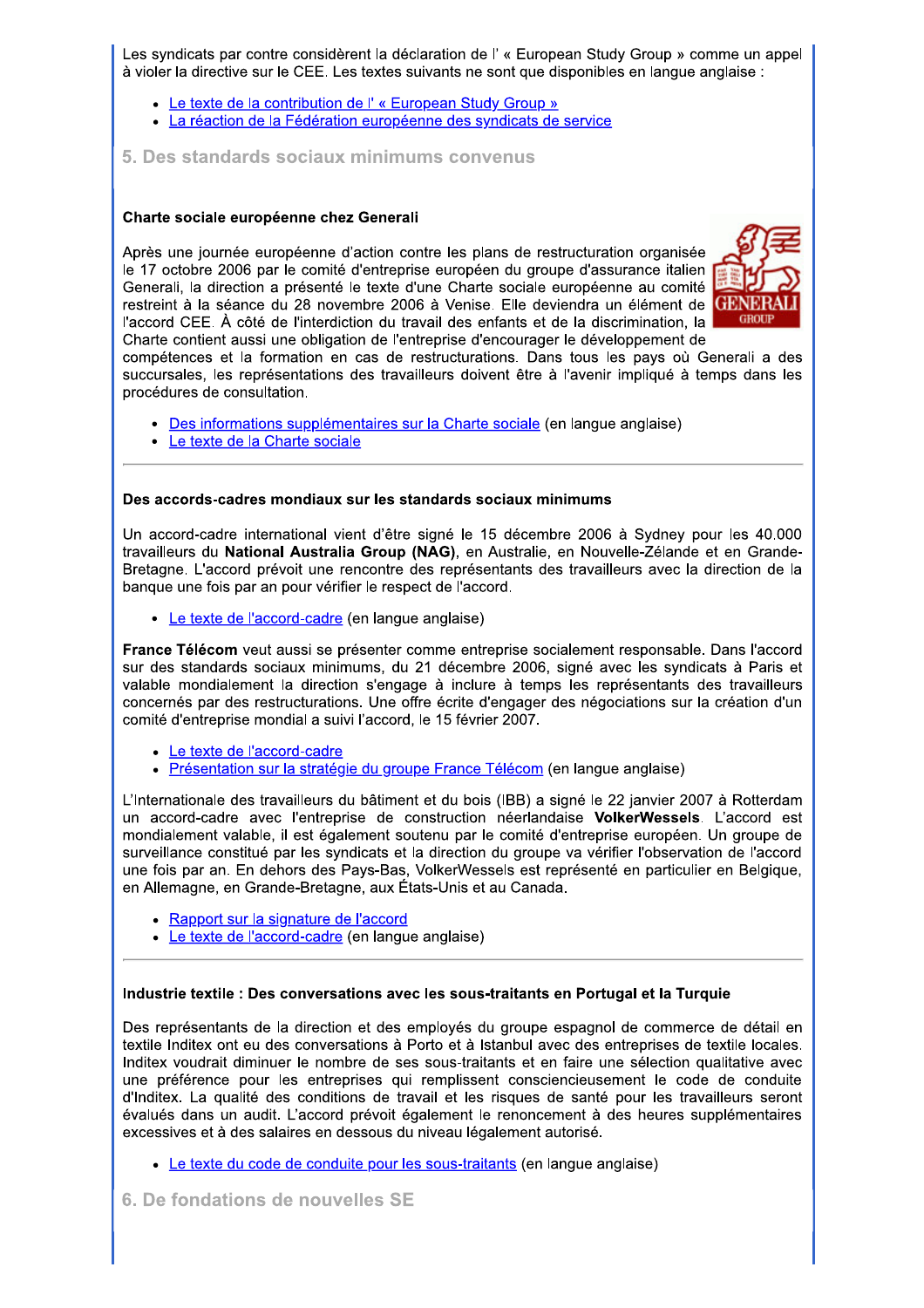## Des négociations en cours chez Fresenius

Après la décision de l'assemblée générale du 4 décembre 2006 de transformer l'entreprise médicale en une société européenne (SE) à la mijanvier 2007, les négociations sur un accord de participation avec les travailleurs ont commencé au niveau européen. Avec la transformation, la direction centrale ne veut pas seulement simplifier les structures juridiques de la société, mais aussi éviter un élargissement du conseil de surveillance à 20 membres. Pour une société anonyme allemande, ceci serait une obligation légale, pour une société anonyme européenne c'est une question de négociation.



Le rapport de la direction centrale au sujet de la transformation (en lanque anglaise)

## BASF aussi, veut se transformer en SE



Le leader mondial du secteur de l'industrie chimique a annoncé le 27 février 2007 qu'il va prendre la forme juridique de société européenne (SE). La décision officielle doit être prise par l'assemblée générale le 26 avril 2007. Du côté des travailleurs, on élira un comité spécial de négociation (GSN) de 29 membres qui doit ensuite négocier un accord de participation avec la direction centrale, ceci dans un délai de six mois. Le côté des travailleurs veut transmettre le travail de détail à une petite commission de négociation.

Le côté patronal voudrait apparemment imposer une réduction du conseil de surveillance de 20 à 12 membres. Cette question a également joué un rôle lors des négociations dans le groupe d'assurance Allianz (voir rapport dans CEE-News 3/2006) et chez Fresenius. Le comité d'entreprise européen qui existe depuis 1995 (nom officiel : « BASF Euro Dialog ») sera remplacé par un comité d'entreprise européen de type SE, les syndicats revendiquent des droits élargis pour ce dernier. Le forum de dialogue BASF était l'un des pionniers de la première phase des comités d'entreprise européens et dans beaucoup de domaines, il n'est plus à la hauteur : le forum ne peut se rencontrer qu'une fois par an par exemple.

• Documentation de la direction au sujet de la transformation (en langue anglaise)

## Conrad Electronic enregistré comme SE

Le détaillant allemand Conrad Electronic est devenu une société européenne (SE) depuis le 18 août 2006. Pourtant les 2.300 travailleurs n'envoient pas de représentants dans le conseil de surveillance. leurs intérêts sont défendus par le comité économique du comité de groupe allemand.

## Elcotog veut transférer son siège au Luxembourg

Le 1er octobre 2005 le groupe d'électronique Elcoteq domiciliée en Finlande était l'une des premières entreprises européennes à prendre la forme juridique d'une SE (voir rapport dans CEE-News 1/2006). La direction du groupe annonce qu'elle va déplacer le siège social au Luxembourg le 1er janvier 2008, pour mieux faire avancer sa stratégie de mondialisation et améliorer sa compétitivité. Ceci n'aura pas de conséquences sur l'accord de participation.

• Des informations supplémentaires sur la forme juridique de la SE (en langue allemande)

7. Les comités d'entreprise européens dans le secteur des services

## Grand retard dans la création de CEE

Le secteur de service est la plus importante branche économique du marché intérieur européen, après l'industrie métallurgique en ce qui concerne le nombre des entreprises concernées par la directive CEE. Si dans les secteurs proches de la production comme la métallurgie et



la chimie, plus de 40% de tous les comités d'entreprise européens ont déjà été institués, le secteur de service occupe la dernière place avec seulement 24% (selon les calculs de l'Institut syndical européen, voir aussi le rapport dans CEE-News 2/2006). En juin 2005, il y avait 148 comités d'entreprise européens dans 143 entreprises des 595 sociétés de services concernés par la directive sur le CEE. Entre-temps, ce nombre pourrait déjà être un peu plus élevé. Environ la moitié de ces comités existe déjà depuis le milieu des années 90.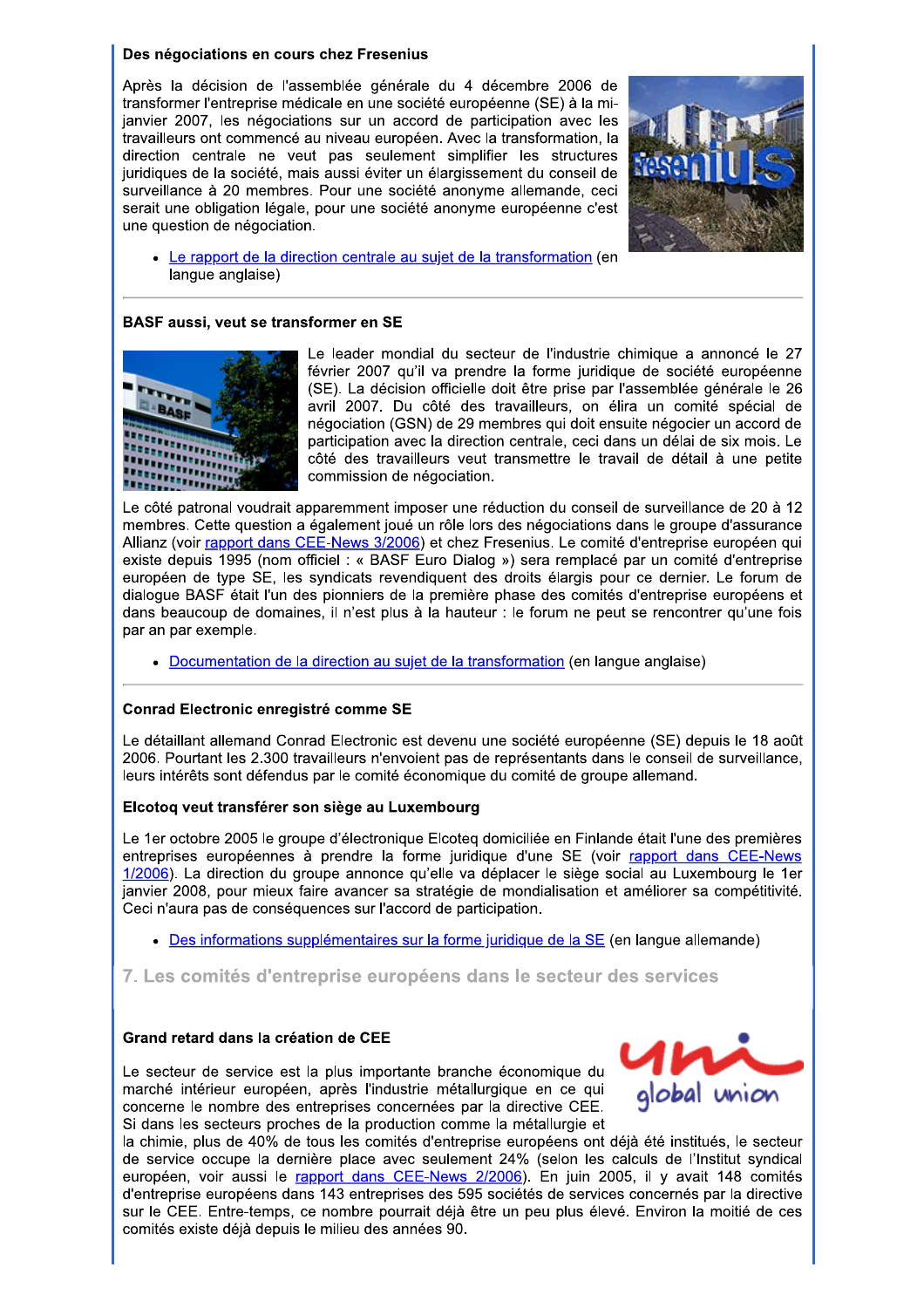Les entreprises dans les secteurs du métal et de la chimie dépourvues de CEE sont des plus petites entreprises. Dans le secteur tertiaire par contre, il y a encore un nombre considérable de grands groupes sans CEE. Les entreprises britanniques et suédoises ont été plus rapides à la fondation de CEE que les entreprises de service d'Allemagne ou de France. Une autre particularité importante : dans aucun autre secteur économique européen, les comités d'entreprise ne sont si fréquemment confrontés à des fusions et des rachats que dans le secteur des services.

## Nouvelle coordinatrice pour le travail des CEE



La coordination des comités d'entreprise européens dans le secteur de service est effectuée par le bureau de Bruxelles de l'Union des syndicats de service (UNI). Sur place, c'est lvonne Jackelen (photo) qui est chargée de cette tâche depuis octobre 2006. Werner Altmeyer l'a rencontré à Bruxelles pour parler de son travail avec elle.

## • Le texte de l'interview d'Ivonne Jackelen

En ce moment, UNI s'occupe de 172 comités d'entreprise européens existants ou encore en phase de création :

- 59 entreprises de l'industrie graphique et de l'édition
- 59 banques et assurances
- 22 entreprises des technologies de l'information
- 10 groupes de poste et de télécommunication
- 10 entreprises du commerce en gros et en détail
- 6 entreprises du secteur de nettoyage et de la sécurité ainsi que
- chaque fois deux entreprises intérimaires, du tourisme et de l'industrie du divertissement.

La page Web d'UNI (en langue anglaise) :

- Des informations pour les comités d'entreprise européens
- Des informations sur des accords-cadres mondiaux

## Des banques concluent les premiers accords de CEE en Chypre

Depuis le 1er mai 2004, la Chypre du Sud fait partie de l'Union européenne et entre donc dans le champ d'application de la directive CEE. Sur les 2.204 entreprises qui tombent dans le domaine d'application de la directive CEE il n'y a que 65 entreprises en tout à avoir une succursale sur l'île méditerranéenne, dont 33 avaient déjà fondé un CEE en juin 2005. En février 2007, les deux premiers accords de CEE ont été signés pour des entreprises chypriotes, pour la Marfin Popular Bank et pour la Bank of Cyprus. Les deux accords dépassent le règlement minimum de la directive CEE et ils concernent également des succursales en Grèce et en Grande-Bretagne. Les négociations ont été menées surtout par le syndicat chypriote des employés de banque (ETYK).

## D'autres rapports sur les secteurs dans des numéros anciens de CEE-News (en allemand):

- Industrie automobile (juillet 2006)
- Industrie chimique (octobre 2006)
- Industrie d'électronique (septembre 2005)
- Industrie métallurgique (décembre 2006)
- Secteur du transport (décembre 2006)
- Les CEE chez ver.di (décembre 2004)

# 8. Tchèquia : Nouveau code du travail et les activités des CEE



Depuis le 1er mai 2004, la République tchèque fait partie de l'UE. Avec 10 millions d'habitants, le pays est plus grand que l'Autriche. Tchèquia a une longue tradition industrielle, beaucoup d'entreprises ont cependant été vendues à des investisseurs étrangers au cours des dernières années. Les filiales de groupes étrangers procurent la moitié de la production industrielle, un tiers de l'emploi industriel et environ 70% des exportations aujourd'hui.

Le taux de syndicalisation est de 30 % environ, autant d'employés sont couverts par les conventions collectives. La zone grise des secteurs sans règles tarifaires est bien plus grande en Tchèquia que dans la majorité des pays d'Europe de l'Ouest. La confédération des syndicats tchèques ČMKOS organise environ 600.000 membres dans 33 fédérations. À côté de cela, il y a de petits syndicats relativement insignifiants comparés à ČMKOS. Le 1er janvier 2007, un nouveau code du travail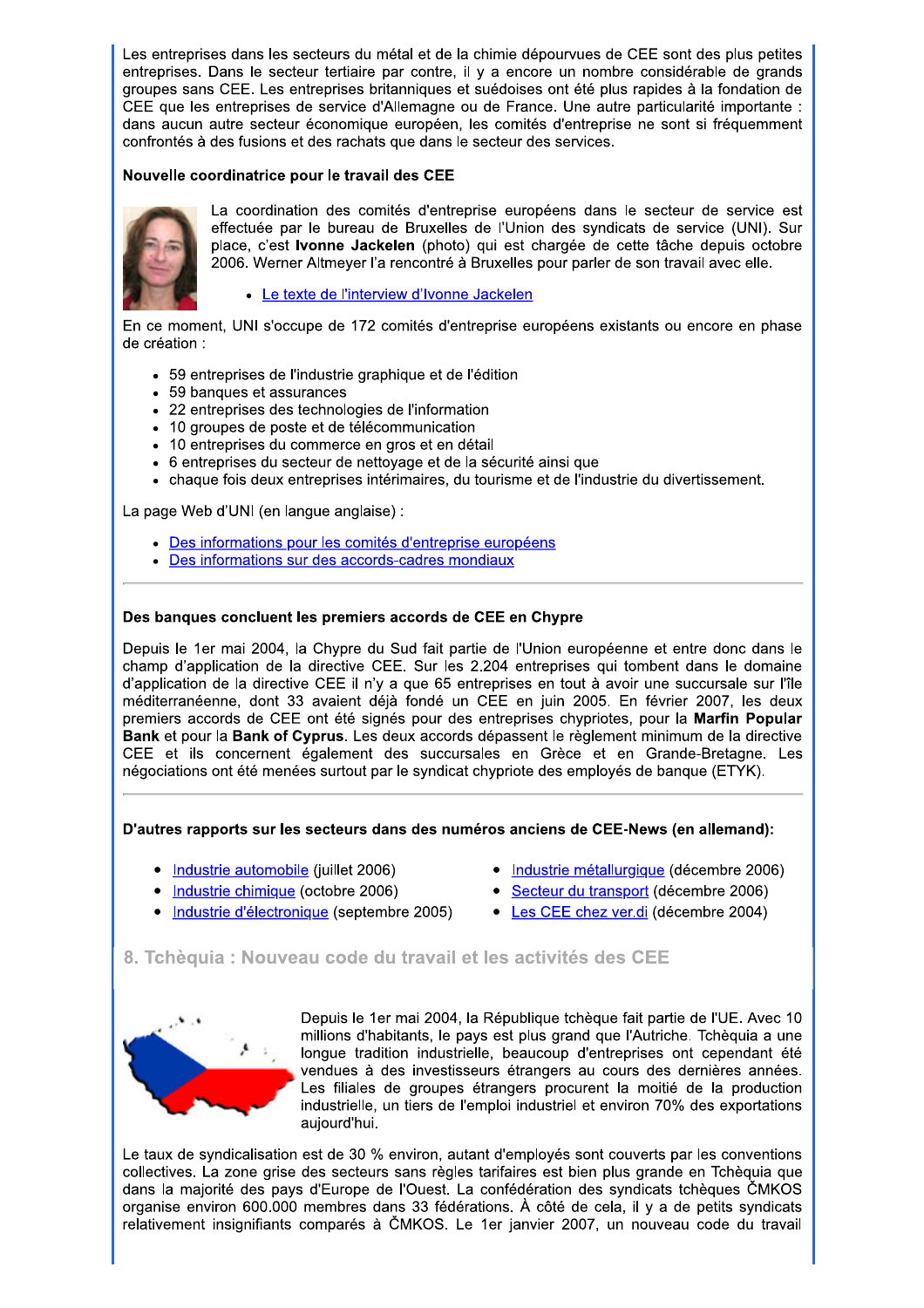apportant quelques changements est entré en vigueur en Tchèquia. Voici quelques documents que nous avons rassemblés et qui sont utiles à la compréhension du droit de travail tchèque :

- Le texte du nouveau Code du travail (en traduction anglaise)
- Présentation au nouveau droit du travail tchèque (en langue allemande)
- Des caractères de la représentation des travailleurs dans l'entreprise (en langue allemande)

## Le modèle tchèque de la représentation des travailleurs dans l'entreprise

Depuis le passage à l'économie de marché, la République tchèque ne connaissait que la représentation syndicale dans l'entreprise, trois personnes suffisaient à créer un syndicat. Pour permettre une représentation selon les standards européens également aux travailleurs dans des entreprises sans syndicats, un règlement sur la création de « comités d'entreprise » a été inscrit dans le Code du travail en 2001. Selon ce règlement, un comité d'entreprise peut être fondé sur demande d'un tiers du personnel, s'il n'y a pas de représentation syndicale dans l'entreprise. Il sera automatiquement dissous si une représentation syndicale est créée à une date ultérieure. Cette solution, appelée « le modèle tchèque », n'existait avant dans aucun autre pays européen. Selon la loi, le comité d' entreprise a moins de droits que la représentation syndicale. Si un travail de comité d'entreprise actif se développe dans une entreprise sans syndicats, il y a un attrait pour transformer le comité d' entreprise en représentation syndicale.

• Contexte : Participation dans l'entreprise en Tchèquia et d'autres pays (en allemand)

## Des comités d'entreprise européens en Tchèquia

Comme dans les autres pays d'adhésion, la directive CEE est entrée en viqueur le jour de l'admission de la Tchèquia à l'Union européenne, le 1er mai 2004. Sur les 2.204 entreprises dans toute l'Europe qui pourraient fonder un comité d'entreprise européen, 636 sont représentés avec une succursale en Tchèquia (selon les calculs de l'institut syndical européen de juin 2005). Ce nombre est environ comparable au Danemark ou à Irlande. Pour les nouveaux pays d'Union européenne, la Tchèquia se place en troisième rang après la Pologne et la Hongrie.

Toutefois, pour huit seulement des 636 entreprises le siège central se trouve sur le territoire tchèque. L'économie nationale est dominée par les groupes étrangers qui utilisent souvent le pays comme un « établi à distance » dans le cadre du marché intérieur européen. En tout 231 des 636 entreprises viennent d'Allemagne. À peine la moitié de toutes les entreprises avec des succursales en Tchèquia avait déjà fondé un CEE en juin 2005, les 333 comités existants doivent être élargis à des déléqués tchèques maintenant. Une étude datant de 2003 montre que plus de 50 déléqués tchèques étaient déjà impliqués dans différents comités à cette époque ; dont la moitié dans l'industrie métallurgique.

- La transposition de la directive CEE dans la législation tchèque (en langue anglaise)
- · Rapport d'un projet de formation de CEE dans l'industrie métallurgique (en langue anglaise)
- Contexte : Élargissement à l'Est de l'Union européenne et les CEE

## Première fondation d'un CEE dans une entreprise tchèque

Le 3 avril 2007, un accord CEE a été signé à Prague pour le producteur d'électricité ČEZ. Il s'agit du premier comité d'entreprise européen dans une entreprise tchèque et de la première fois qu'un accord CEE s'étend exclusivement à de nouveaux pays de l'Union européenne. Le CEE représente 25.000 travailleurs en Tchèquia, en Pologne, en Roumanie et



en Bulgarie. Il compte 23 membres dont sept forment le comité restreint. Les droits d'information et de consultation du nouveau CEE dépassent largement le règlement minimum de la directive CEE. Les documents suivants ne sont disponibles qu'en anglais :

- Communiqué de presse à la signature de l'accord
- Le texte de l'accord

## Guide à la fondation de CEE dans des langues de l'Europe de l'Est

Dans le cadre d'un projet financé par l'Union européenne, la Confédération des syndicats slovènes ZSSS a publié en juin 2006 un guide à la création de comités d'entreprise européens à destination des représentants des travailleurs des pays d'adhésion. Il est disponible en slovène, en polonais, en tchèque et en français.

• Des informations sur le quide (en langue anglaise)

Les thèmes principaux de pays dans les CEE-News (en langue allemande) :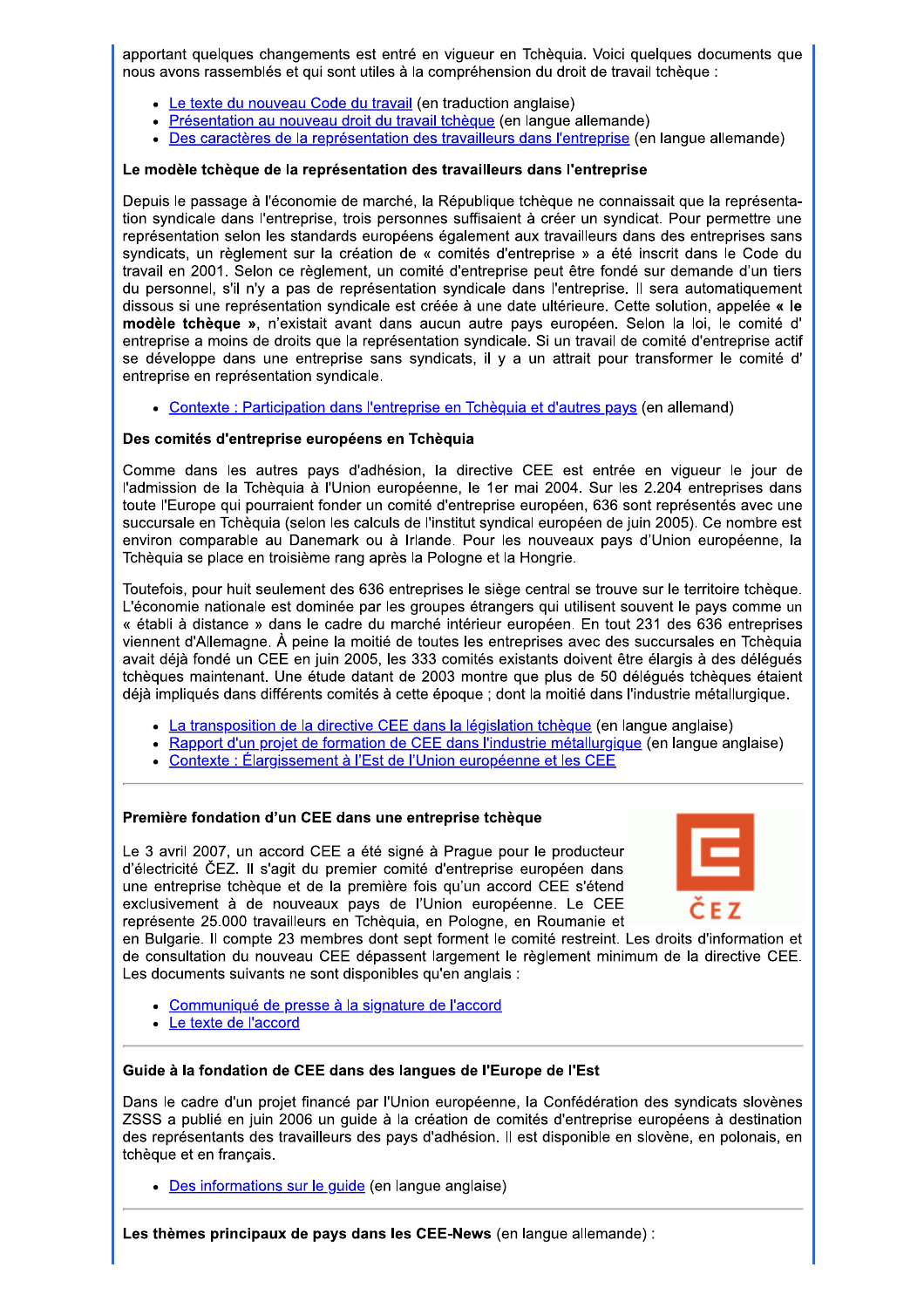- France (mars 2006)
- Grande-Bretagne (septembre 2005)
- Italie (juillet 2006)
- Autriche (décembre 2006)
- Pologne (juin 2005)
- Suède (décembre 2005)
- Suisse (décembre 2004)
- Espagne (mars 2005)

# 9. Recherche en matière de CEE



# Direction et CEE, une relation contradictoire ?

Depuis janvier 2006, un projet de recherche sur des comités d'entreprise européens en Autriche est en cours à l'institut sociologique et politique de l'université de Linz. Des élus au CEE, des permanents syndicaux et des

représentants des directions de douze groupes sont interrogés. Comme déjà l'étude allemande du Prof. Kotthoff (voir rapport dans CEE-News 3/2006), les chercheurs de Linz distinguent plusieurs modèles. Ils ont examiné le rôle de la direction centrale et fait une classification par types. À partir de ce numéro, nous présentons quelques résultats choisis :

# Type 1 : La « culture de coopération »

Pour le type 1, la direction considère la participation du CEE comme importante, pour augmenter l'identification avec l'entreprise et créer une image positive en interne et à l'extérieur. L'entreprise a fréquemment eu de bonnes expériences avec la coopération dans le pays de souche du groupe, ce qui favorise l'émergence d'une coopération pleine de confiance au niveau européen.

L'entreprise suit la ligne d'une politique d'information transparente et loyale par rapport au comité d'entreprise européen et elle accorde une grande importance à la consultation et à la discussion. Les relations ne sont cependant pas tout à fait libres de conflits d'intérêts, mais des compromis sont toujours à portée en raison des relations de coopération établie. Certaines questions ne sont pas décidées contre les délégués du CEE. Ceci n'est cependant pas valable pour la stratégie d'entreprise qui reste dans le domaine de compétence unique de la direction du groupe, mais bien pour la politique de travail (par ex. pour un système uniforme de prime du groupe ou des aspects sociaux de l'intégration au groupe).

Pour pouvoir profiter des possibilités de participation, le CEE doit bien coordonner ses positions en interne et se mettre d'accord sur un style commun de politique face à la direction centrale. Seulement un petit nombre de groupes se démarque par une culture orientée vers le consensus coopératif du type 1.

Une description des autres types suivra dans les prochains numéros de CEE-News :

- Type 2 : Le CEE comme forum de présentation de la politique de groupe
- Type 3 : Le CEE marginal dans une culture d'entreprise autoritaire.

# Avec le CE à la main vers l'Europe de l'Est ?

Sous le titre « Efficacité du marché et droit de participation des travailleurs » l'Institut de sociologie économique de l' université de Vienne a mis en route en septembre 2006 un projet de recherche en coopération avec le service de



recherche et de conseil du monde de travail à Vienne (FORBA) et le Warwick Business School de Grande-Bretagne. Les chercheurs étudient la question, si les entreprises multinationales dont le siège est en Europe de l'Ouest transfèrent leur modèle social à leurs filiales en Europe centrale et de l'Est. Ou s'ils choisissent l'Europe centrale et de l'Est justement parce que les syndicats dans ces pays ont moins à dire et que les comités d'entreprise sont à peine connus ?

- Compte rendu du projet de recherche (en langue allemande)
- Aperçu des autres projets de recherche à ce sujet

10. Pages Web intéressantes

## Le droit du travail européen du point de vue britannique

Le groupe d'avocats Thompsons Solicitors fondé à Londres en 1921 joue un rôle important au Royaume-Uni dans la représentation judiciaire de travailleurs syndiqués et de permanents de syndicats. Avec ses 800 collaborateurs dans 22 succursales il ne s'occupe pas uniquement de droit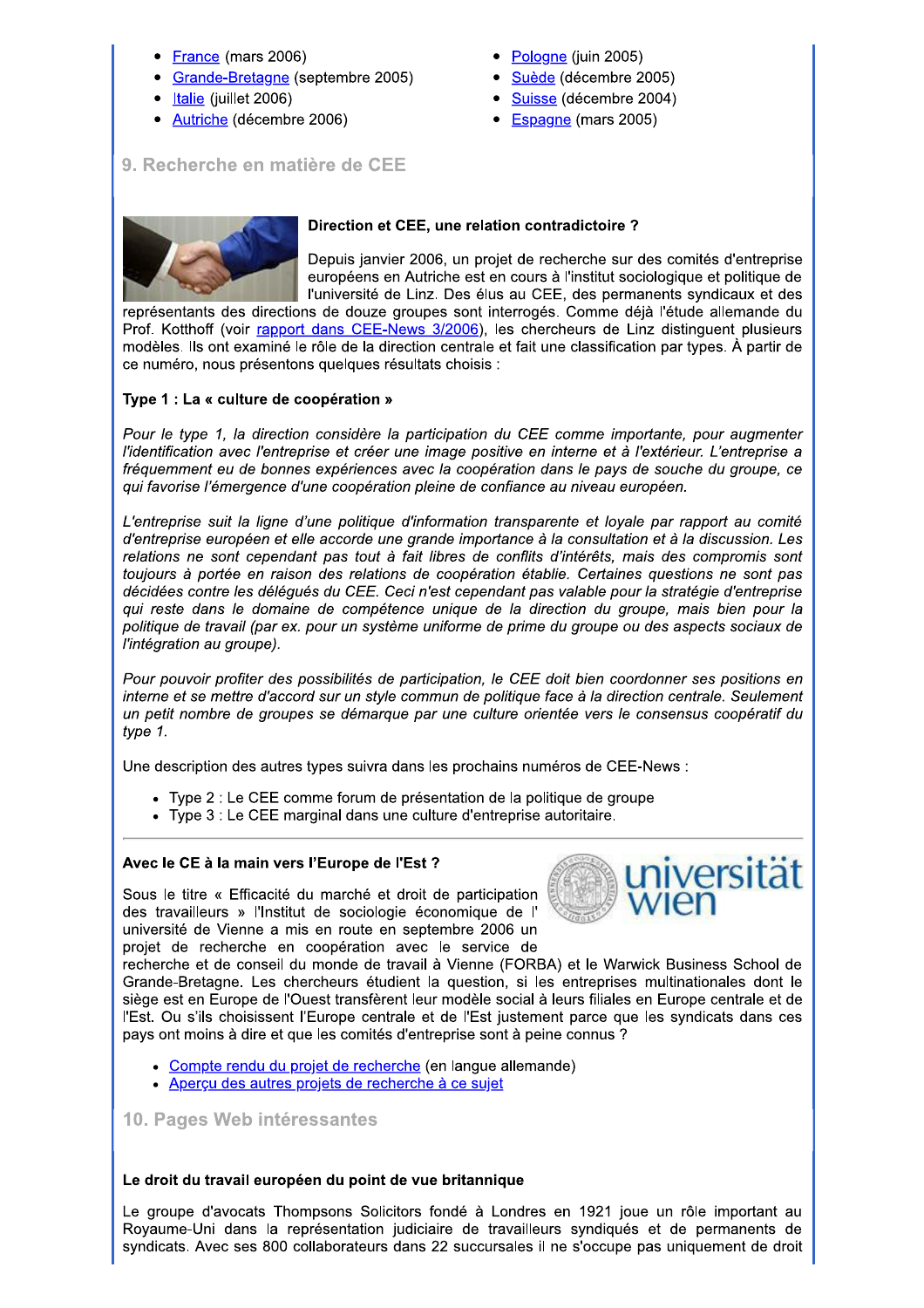

THE MOST EXPERIENCED PERSONAL INJURY FIRM IN THE UK

du travail individuel, mais aussi de droit du travail collectif. Depuis 1996, il publie son propre magazine qui est librement accessible sur l'Internet : Le Thompsons Labour and European Law Review.

Le service juridique pour les syndicats britanniques Téléchargement des magazines de droit de travail britannique et européen

Contexte les nouveaux droits d'information pour des élus

britanniques

## Un CEE crée sa propre page Web



Le Comité d'entreprise européen du groupe de tourisme de Club Méd a mis sur l'Internet une page d'accueil exemplaire. Sous son nom officiel « Comité européen de dialoque social », il présente son travail en cinq langues (dont l'anglais et le français). Les discussions avec la direction centrale lors des séances du CEE peuvent être consultées, par exemple les questions et les réponses au sujet du plan stratégique du groupe. Des accords d'entreprise dans certains pays sont mis à disposition, les communiqués de presse peuvent également être téléchargés.

• La page Web du CEE du Club Méd

## Évaluation statistique des accords CEE



À côté de la base de données CEE de l'Institut syndical européen, à Bruxelles, il y a une autre possibilité de faire des recherches sur les contenus des accords de CEE. L'agence pour le développement social (SDA) met aussi à disposition une base de données, en cinq langues (dont le français). Les caractères importants du travail des CEE sont traités statistiquement. Les possibilités de recherche peuvent être vues dans une liste qui se trouve sur la page Web.

· La base de données CEE de la SDA

## Le Blog des travailleurs de General Motors

Depuis le 26 mars 2007, il y a un forum d'Internet public (« Blog ») qui permet des discussions et un échange d'information à travers l'Europe pour les travailleurs de General Motors. Le Blog a été mis en place par la Fédération Européenne des Métallurgistes (FEM) et il est considéré comme premier outil de ce type en Europe.



• Le Blog des travailleurs de General Motors

Nous avons rassemblé de nombreux autres liens intéressants dans une liste de liens.

## 11. Nouvelles publications

## Des dictionnaires pour le comité d'entreprise

La deuxième édition remaniée d'un dictionnaire allemand - anglais a paru récemment, il est issu d'un projet de langue de la Fédération allemande mines, chimie, énergie (IG BCE). Le dictionnaire contient environ 5.000 mots-clés du monde de travail, il couvre les domaines Travail, Économie, Formation, Union européenne, Droit, Politique et de la Sécurité du travail. Le livre offre une traduction des termes spécialisés qui manquent généralement dans les dictionnaires classiques.

Christiane Horstenkamp Wörterbuch Arbeit - Recht - Wirtschaft Englisch - Deutsch, Deutsch - Englisch Francfort 2007, 2ème édition, 310 pages, ISBN 3-7663-3742-4, € 19,90 → Commande en ligne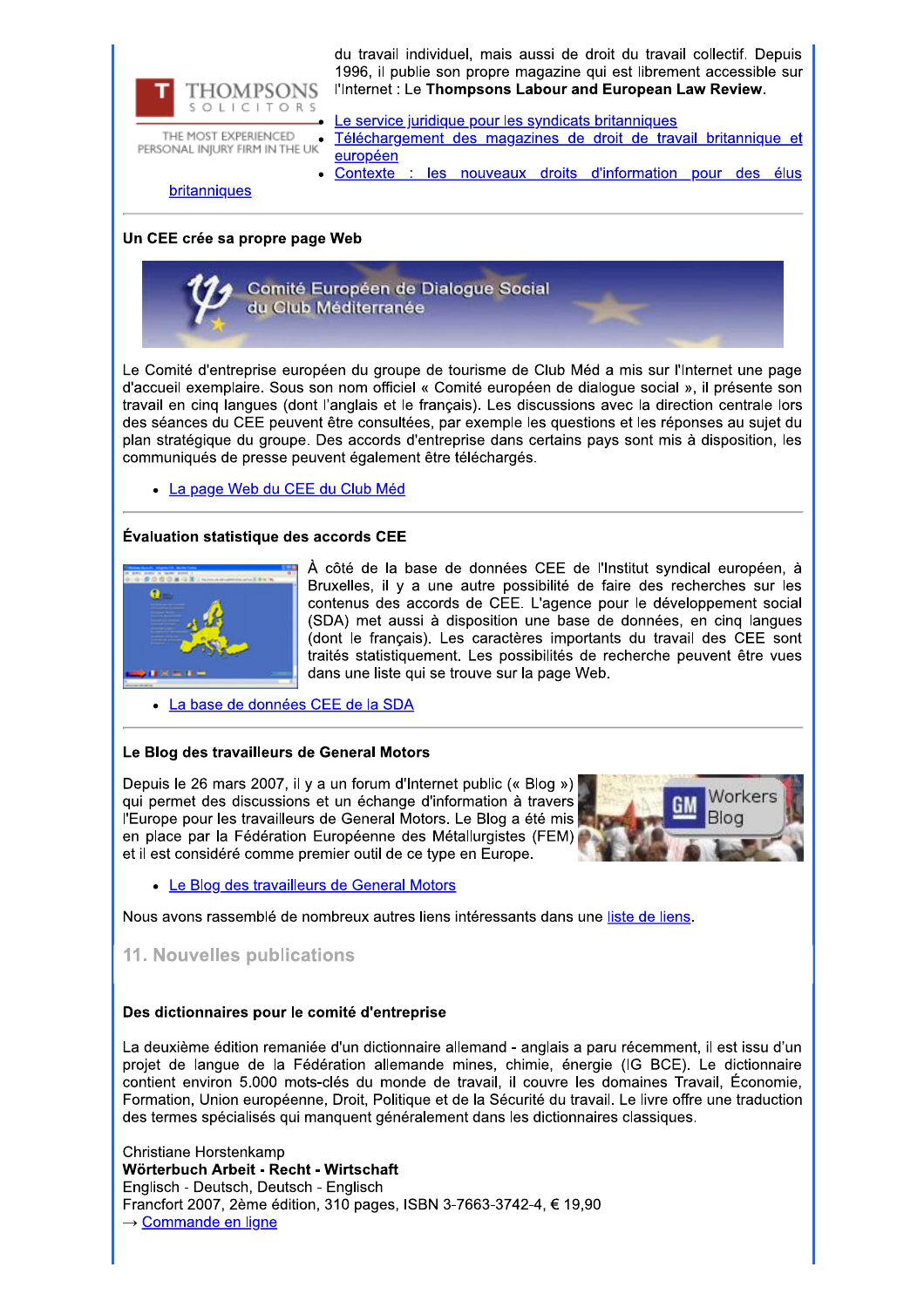

Un dictionnaire allemand - français comparable, a été présenté par la DGB de Sarre en septembre 2006. Il doit servir d'outil de langue dans le cadre de formations et du travail syndical international. Le nouveau glossaire permet une recherche rapide et pertinente de termes techniques, aussi bien lors d'une conversation ou d'une discussion que dans le cadre de négociations. Il peut être téléchargé gratuitement ou commandé sous forme imprimée auprès de la DGB de Sarre.

Jacques Bister/Marcel Mansfeld/Christine Parkin Vocabulaire pour l'activité syndicale Allemand - Français, Français - Allemand Sarrebruck 2006, 100 pages, € 10,19  $\rightarrow$  Téléchargement du dictionnaire  $\rightarrow$  Commande du dictionnaire



Nous avons rassemblé d'autres outils de traduction pour les élus, cliquer ici (en langue allemande).



## Des licenciements collectifs en Allemagne et Angleterre

Pour peu de pays européens que l'on compare en matière de droits de participation dans l'entreprise, les différences sont aussi grandes que dans le cas d'une comparaison germano-britannique. Cette thèse essaie de déterminer des éléments communs et des différences. Elle tente de voir comment les normes européennes sur la participation des travailleurs en cas de licenciements collectifs ont été mises en application au niveau national. Pour rappel : en 1994, le gouvernement conservateur Major avait subi une défaite grave devant la Cour européenne de justice (CEJ) à Luxembourg parce qu'il n'avait pas complètement transposé les standards européens correspondants dans le droit britannique. Nous avions déjà publié des informations sur la situation juridique en septembre 2005, dans le cadre d'un focus sur la Grande-Bretagne du CEE News.

#### Melanie Buhlinger

Lars Hinrichs

#### Mitbestimmung bei Massenentlassungen auf Grund von Rationalisierungsmaßnahmen in **Deutschland und England**

Eine Untersuchung zur Notwendigkeit und zu Möglichkeiten einer Modernisierung der betrieblichen Mitbestimmung, Baden-Baden 2007, 246 pages, ISBN 978-3-8329-2534-5, €48,-

→ Des informations plus détaillées  $\rightarrow$  Commande en ligne

#### Des ordonnances provisoires pour le CEE ?

Cette thèse examine la transposition de la directive CEE en droit de travail allemand, autrichien et suédois. L'auteur étudie comment un comité d'entreprise européen peut faire valoir ses droits de participation selon le droit du travail national à travers une protection juridique provisoire ainsi que les droits à l'élimination et à l'omission en particulier. Le livre présente aussi de façon intelligible les interprétations juridiques conformes à la directive. Comme la révision de la directive CEE n'avance pas en ce moment à Bruxelles, il est particulièrement important pour le CEE d'épuiser toutes les possibilités juridiques existantes. Le livre n'est que disponible en langue allemande.

| Europäische Hochschulschriften                                              |
|-----------------------------------------------------------------------------|
| Lara Hinrichs                                                               |
| Die Durchsetzung der<br>Beteiligungsrechte des<br>Europäischen Betriebsrats |
|                                                                             |
| <b>PETER LANG</b>                                                           |

Die Durchsetzung der Beteiligungsrechte des Europäischen **Betriebsrats** 

Die Umsetzung der Richtlinie 94/45/EG ins deutsche, österreichische und schwedische Arbeitsrecht Frankfurt am Main 2007, 335 pages, ISBN 978-3-631-56148-5, € 56,50  $\rightarrow$  Des informations plus détaillées  $\rightarrow$  Commande en ligne

Des commentaires sur la loi allemande relative à l'antidiscrimination (AGG)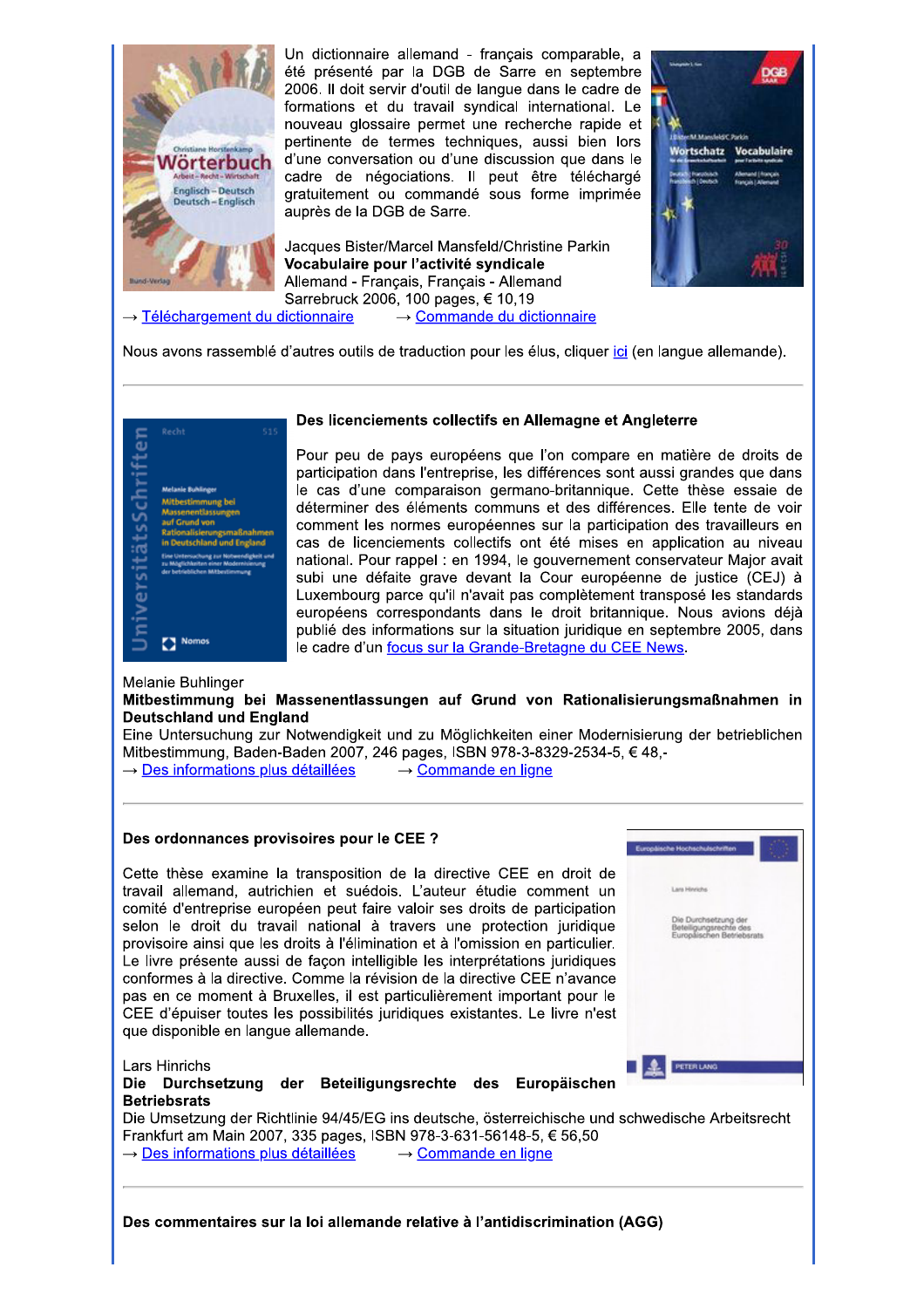Les quatre directives européennes relatives à l'antidiscrimination ont entre-temps été mises en application dans la plupart des pays européens et également en Allemagne depuis août 2006. Étant un sujet d'origine européen, l'occasion se prête bien aux CEE pour lancer des activités sur l'égalité de traitement et en matière d'antidiscrimination. Deux nouveaux commentaires ont été publiés à ce sujet :



L'œuvre de Schiek examine le sujet explicitement dans une perspective européenne. En partant directement de commentaires sur la loi allemande, elle démontre comme les directives européennes ont été mises en application. Des exemples d'autres pays de l'Union européenne sont directement insérés dans les commentaires respectifs. Le texte des directives correspondantes est mentionné très clairement en dessous des paragraphes de la loi allemande. Des exemples positifs de codes de conduite se trouvent dans l'appendice du commentaire.

Dagmar Schiek (ed.) Allgemeines Gleichbehandlungsgesetz (AGG) Ein Kommentar aus europäischer Perspektive Munich 2007, 552 pages, ISBN 978-3-935808-70-5, € 89,- $\rightarrow$  Commande en ligne

Le commentaire de Däubler et de Bertzbach soulève également la perspective européenne. Sur plus de 60 pages d'introduction, il met en évidence l'influence du droit communautaire sur la loi allemande (AGG) et donne l'origine des quatre directives européennes. En outre, il aborde également l'interdiction de la discrimination dans le droit international. Il est un peu plus orienté vers les aspects pratiques que l'ouvrage de Schiek. Ce premier convainc cependant par sa perspective européenne courante.

Wolfgang Däubler/Martin Bertzbach (ed.) Allgemeines Gleichbehandlungsgesetz Handkommentar Baden-Baden 2007, 785 pages, ISBN 3-8329-1384-7, €89,- $\rightarrow$  Commande en ligne



NOMOSKOMMENTAR

# 12. Le réseau de formation et de conseil : Des exemples de notre travail

## Classement difficile de CEE en cas de joint venture

La fédération de transport de la Confédération italienne CGIL veut fonder un comité d'entreprise européen pour le Groupe Contship Italia. L'entreprise de Gênes est une filiale du groupe d'Eurokai de Hambourg et d'Eurogate de Brême, cette dernière est une entreprise commune (50 % chacun) de Eurokai et de BLG Logistics Group (la société d'entrepôt de Brême). Les entreprises impliquées exploitent de nombreux terminaux de conteneur à la mer du Nord, dans la région de l'Atlantique et méditerranéenne.



Les possibilités de créer un CEE dans une situation juridique aussi difficile étaient l'objet d'un atelier international qui a eu lieu du 2 au 4 février 2007 dans la ville portuaire croate de Rijeka. Le réseau de formation et de conseil "euro-ce.org" avait élaboré un papier de discussion auquel avait contribué en tant qu'expert le spécialiste du droit de travail de l'Université de Hambourg Prof. Dr Ulrich Zachert.

• Le papier de discussion sur la création d'un CEE chez Contship Italia (en langue anglaise)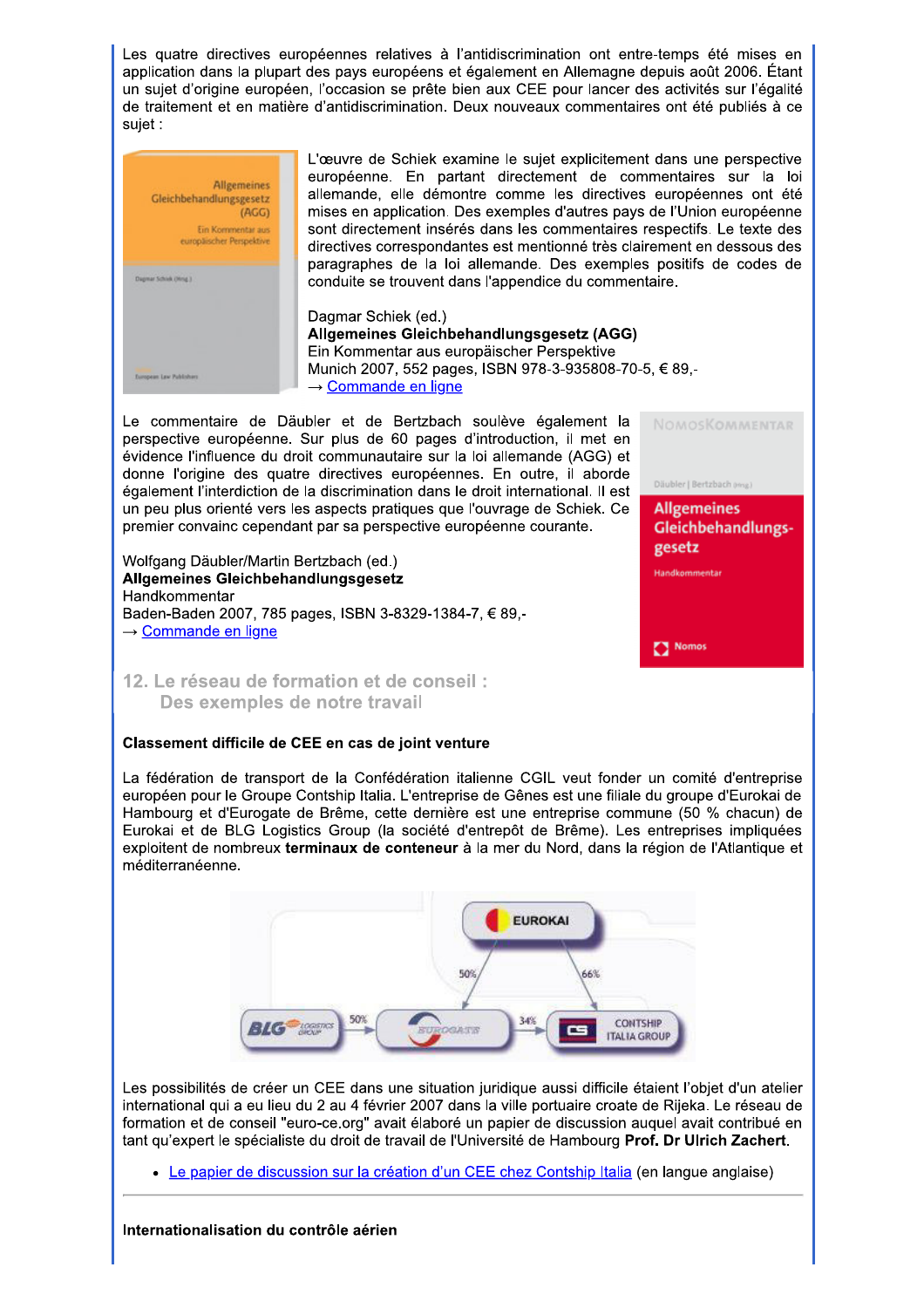Le Parlement fédéral allemand avait décidé que la société de contrôle aérien DFS devrait être privatisée le 1er janvier 2007. Mais le président de la République a arrêté la loi en octobre 2006 parce qu'il avait des doutes sur la constitutionnalité. Indépendamment de cela, il faut cependant s'attendre à ce que les 5.300 employés du DFS vont être confrontés à des restructurations dans le cadre du plan « Single European Sky ». La DFS n'est représentée qu'en Allemagne et aux Pays-Bas pour le moment.



Du 6 au 9 février 2007, un événement a été organisé à Berlin pour

les élus des services de la navigation aérienne afin de se familiariser avec les conséquences de l'internationalisation à venir. L'un des thèmes préparés par le cabinet « euro-ce.org » concernait les bases juridiques de la participation en Belgique, aux Pays-Bas, au Luxembourg, en France et en Suisse.

# Dräger

# La SA Drägerwerk fonde un CEE

Un comité d'entreprise européen va être créé pour les 6.500 travailleurs de la société Drägerwerk, fabricant de technique médicale et de sureté, en Allemagne, en Grande-Bretagne, aux Pays-Bas, en France, en Espagne, en Italie, en Belgique et en Suède. Dans la région côtière d'IG Metall, Dräger est l'une des dernières entreprises de cette taille à ne pas encore avoir un CEE. Le 26 février 2007, la séance constituante du groupe spécial de négociation (GSN) avait eu lieu au siège du groupe à Lübeck avec la coopération du réseau de formation et de conseil « euro-ce.org ».

## La division du CEE imminente

Depuis 2001, il y a un comité d'entreprise européen chez American Standard, il s'est rencontré pour sa séance annuelle du 5 au 9 mars 2007 à Bruxelles. Sujet central de la rencontre fut la réorganisation future du groupe, qui met en question la pérennité du CEE. Avant la décision de la direction du groupe aux États-Unis,



Dr Werner Altmeyer et Dr Heiner Köhnen du réseau de formation et de conseil « euro-ce.org » avaient été sollicités pour organiser un atelier CEE de trois jours. Les contenus du colloque prenaient cependant un caractère explosif vu les événements actuels.

Pour la dernière fois probablement, toutes les trois sections se sont rencontrées à une séance commune. Le domaine des climatiseurs (« Trane ») doit être continué, celui des systèmes de réglages de freins et de véhicule (« Wabco ») va être introduit en Bourse et la section de bain et cuisine (« Ideal Standard ») va être vendue à un autre groupe. Les représentants des travailleurs se retrouveront alors dans trois comités d'entreprise européens différents à l'avenir. Tandis que l'accord de CEE de American Standard garde sa validité chez Trane, un groupe spécial de négociation (GSN) doit être formé chez Wabco pour négocier un nouvel accord de CEE. Les représentants des travailleurs d'Ideal Standard seraient à intégrer dans le CEE du groupe qui la rachète, s'il existe un CEE dans l'entreprise.

- Le texte de l'accord de CEE d'American Standard (en langue allemande)
- Présentation sur différents modèles de CEE

## Les conseillers de CEE vont se rapprocher



Le 19 et 20 mars 2007, les conseillers des comités d'entreprise venant de France et d'Allemagne se sont rencontrés à Paris pour échanger leurs expériences. L'hôtesse de la rencontre était la société de conseil française Alpha qui avait pris l'initiative avec PCG Project Consult à Essen. Le réseau de formation et de conseil « euro-ce.org » était représenté par Dr Werner Altmeyer. Des instituts de conseil de Grande-Bretagne, d'Espagne et autres pays doivent être invités à une autre rencontre en été 2007. Le but est le regroupement de compétences de conseil dans un contexte transfrontalier.

Nos activités de publications